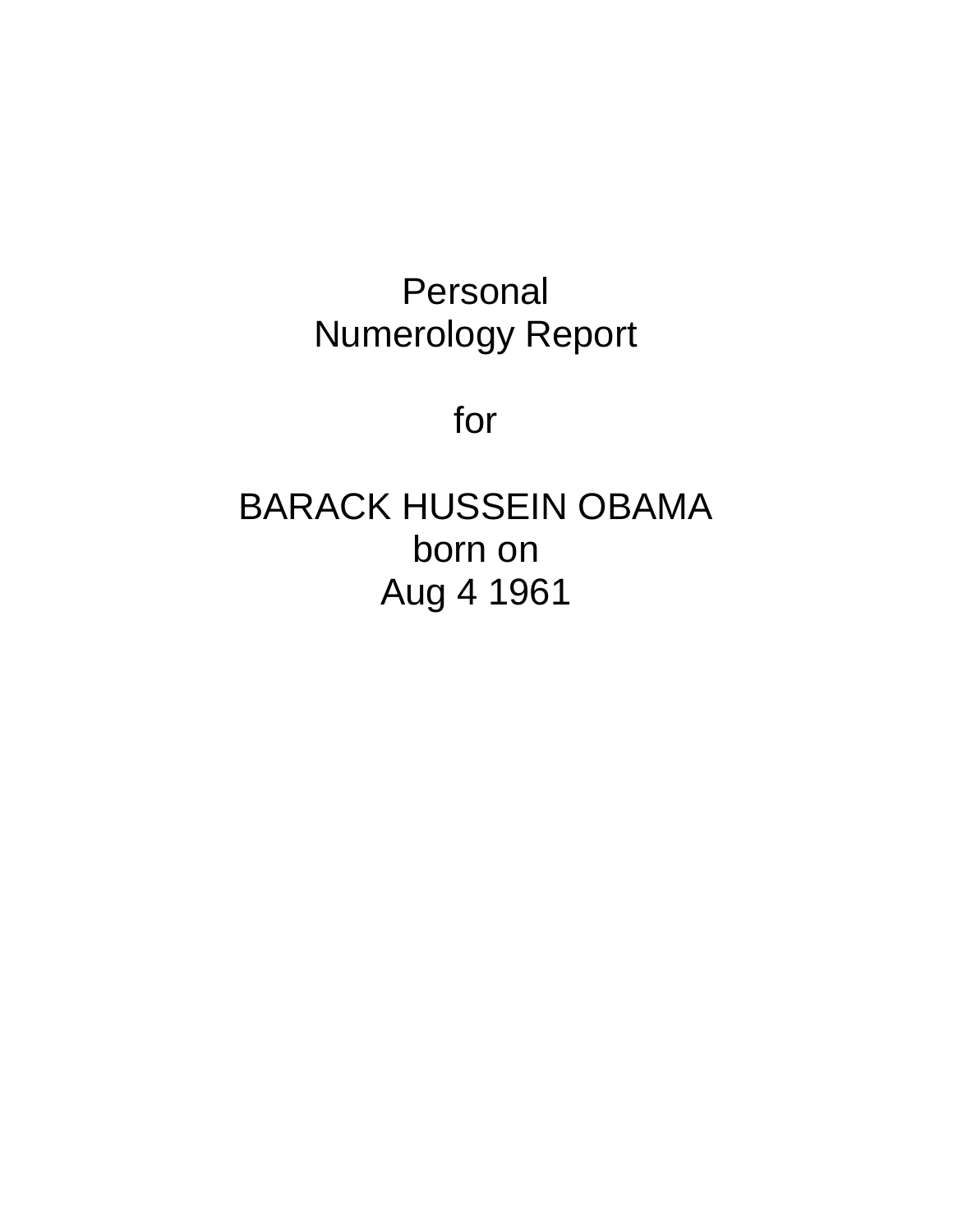

#### **Your Planetary Day**

While the calendar we use in the West dates from the 1500s, the seven days of the week have repeated without interruption for over two millennia. From ancient times, each day of the week has been associated with the Sun, Moon or one of the five visible planets. The weekday on which you were born shows where you stand in this ancient seven-fold cycle, and gives you a special link with the quality of its planetary ruler.

#### **You were born on a Friday.**

In English, Friday is named after the Norse goddess Frigga, who protected marriage and made it fruitful. Like Venus, who gives her name to Friday in the Romance languages, Frigga was fond of adornment and carried on dalliances with various gods. Associated with love, beauty, art and creativity, Venus rules green, copper, and the plant kingdom with all its lushness and fertility. Traditionally, the sin of Venus was lust; her virtue, love. In the Kabbalah, Venus is ruled by Anael, angel of love. "Friday's child is loving and giving." — Harper's Weekly, 1887.

#### **About Personal Numerology**

The report that follows explores the numerological meaning of your birth date and the full name that was given to you at birth. Its aim is to make you more aware of the tendencies and patterns in your life, so that you can live more consciously, and more fully become the person you were meant to be.

As you read the following pages, remember that they describe pure types for each number. No one, of course, exhibits these character traits in their pure form. Instead, each of us is multi-dimensional, made up of many energy imperatives vying for expression. Some energies harmonize easily, while others are at cross-purposes, causing us to live with contradictions and inner conflicts. Our task is to honor all parts of ourselves and work at bringing our disparate selves into some kind of balance and cooperation. By making us more aware of our inner tendencies, numerology can help us to do this allimportant work on ourselves.

In our families and other groups of which we are a part, some behaviors are encouraged and others are discouraged. If who we are wasn't acceptable, we probably contorted ourselves to be what others wanted us to be. If so, we may have become what is called a "turn-type."

For example, we may negatively manifest a number by expressing its opposite, as when the independent number 1 type becomes extremely dependent. Alternatively, the energy is out of balance and expressed extremely, as when the daring number 1 type becomes foolhardy. Or the energy is not developed enough, so that the number 1 is cowardly instead of courageous.

Because we feel that a certain trait is unacceptable and unworthy of us according to the biases of our family, superiors or peers, we may not be able to relate to it in ourselves. We may then spend many years discovering who we really are apart from other people's expectations of us.

Studies such as numerology can help us find our way out of this maze, orienting us toward our true being and the highest manifestation of what we are. They can give us an objective picture of our strengths and weaknesses, show us our place in the larger scheme of things, and help us find the hidden gold in our characters, which we may not have even suspected that we had.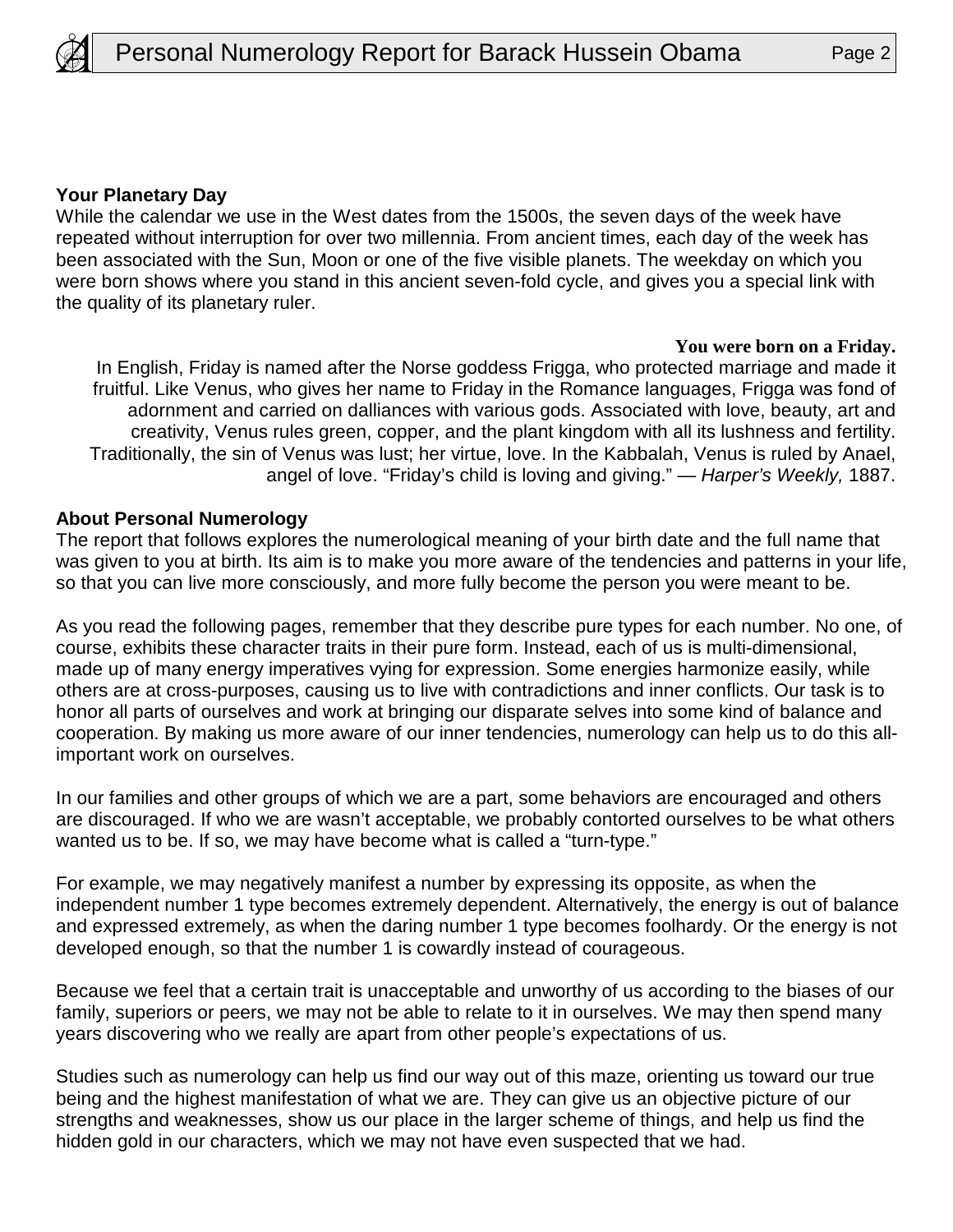

**How Numerology Works.** Through the use of ancient principles, numerology can derive a world of meaning from your birthdate and birth name. In the course of your life other numbers may become important for you, and you will probably acquire other names, but, like your astrological birth chart, the numerological vibrations at the very beginning of your life set the tone for all that follows.

To find the meaning inherent in your day, month and year of birth, numerologists add the digits in various ways. Most totals turn out to be more than one digit. They therefore reduce them to a single digit by adding the digits together. Whenever a total turns out to be a master number like 11 or 22, however, it is left as-is. These doubled numbers have a special significance, and are given special interpretations.

To find the numerological meaning of your name, numerology assigns a number to each letter of the alphabet. In the Pythagorean system used in this report,  $A = 1$ ,  $B = 2$ , and so on through the first nine letters, and then we repeat the cycle through the rest of the alphabet. We then total the numbers corresponding to the vowels, the numbers corresponding to the consonants, and the numbers corresponding to all the letters to determine specific things about your character.

Each digit from 1 to 9 represents a specific stage in a cycle and has its own set of associations. In general, the odd numbers are considered introverted, in the sense of being primarily focused on inner life. The even numbers tend toward extroversion: that is, being primarily focused on outer activities. The numbers 1, 6, and 22, however, are considered dual in nature.

This said, let us now look first at your basic character and the major themes in your life.

#### **Your Life Path**

The total of the day, month and year of your birth is called by numerologists the Life Path, Life Lesson, Birth Path, Birth Force or, sometimes, the Destiny number. This number is chosen by nature rather than by you or your parents, and it reflects the season and historical era of your birth. As its names suggest, it shows your mission in life, your life work and what the universe intends for you. It shows the opportunities you must seize in order to make the most of your potential. Following the life path that has been given to you will enable you to avoid continual discord and frustration, and to unfold in the way that is best for your nature. When you find your true place in the world, you will feel at home.

#### **Your birthdate total is 11/2.**

Your Life Path is the master number 11. This means that you have a special destiny, one that could easily bring you fame or at least the possibility of influencing a great number of people. Blessed with a unique intuition, you have a latent creative genius that, if cultivated, will be a source of great inspiration to others.

Though capable of great vision, you may often, however, feel out of balance yourself. It helps to learn to operate on a practical as well as an idealistic level. Before you can fully live up to the full potential of the master number 11, you may need to practice living on its lower, reduced vibration of 2. This means attending to your relationships with others, learning to work as part of a team, and cultivating your skills as a diplomat and peacemaker. It also means developing patience, seeing to the details, and at least for a time learning to let others take the lead.

#### **Numerology based on your name: BARACK HUSSEIN OBAMA**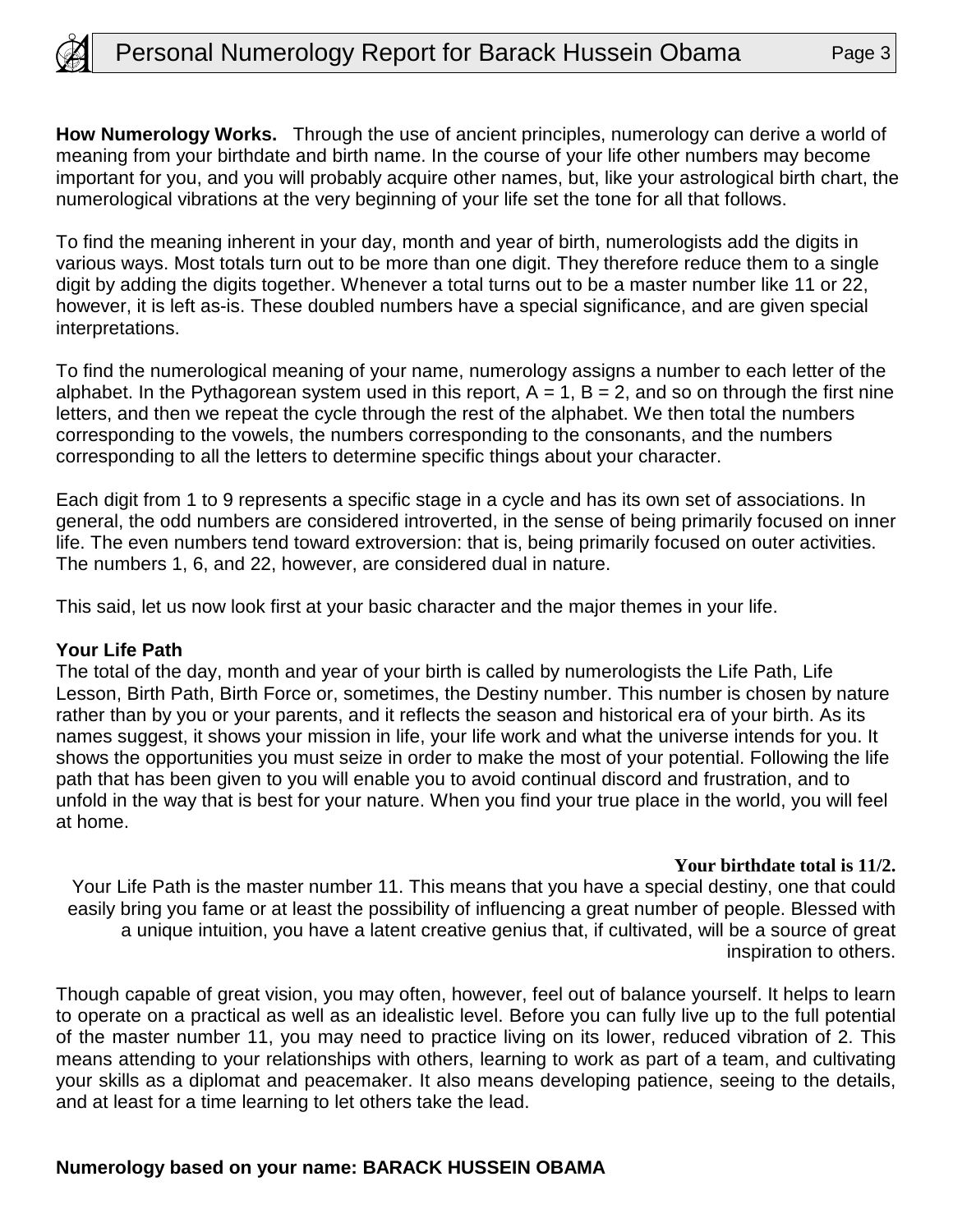

#### **What Motivates You in Life**

We now move on to the name that you were given at birth. We first look at the total of the vowels in your full birth name, because this shows the emotional force that drives all that you do. Variously known as the Motivation, Soul Urge, Heart's Desire, or Inner Self number, the vowel total shows what you want out of life. Along with the Impression and Expression numbers that will be discussed below, it is a basic component of your character.

#### **The vowel total in your name is 9.**

With 9 as a Motivation number, you thirst after knowledge and enjoy sharing it with others. Dedicated to that which is universal, you are the eternal student of life, always in search of better understanding. You have humanitarian ideals, and sincerely desire to improve life's conditions. You tend to react emotionally and romantically, and are as much in love with the idea of love as with a person. When help is needed, you are capable of considerable self-sacrifice.

Colors and gems have number vibrations, too. Your Motivation colors are all colors in the brightest hues. Your Motivation gem is the opal. Wear these when you want to relax and restore your energies.

#### **More about Your Emotions and Motivations**

The first vowel in your first name augments or mitigates the force of the vowel total, and gives additional information about your emotional nature and underlying motivations in life. It manifests differently depending on whether the vowel sound is long or short. The long vowel gives a more direct and forthright expression, while the expression of the short vowel is more muted.

#### **The first vowel in your name is A.**

"A" feels courageous and daring, and gives you the soul of a warrior. Often you do not look before you leap, impulsively getting yourself into more hot water than you'd like. But you have the dash and flair to extricate yourself no matter what. You like to be on the front line, and are not afraid to go out on a limb for your beliefs. Preferring to be the one in control, you do not take well to authority. You want to call the shots and go it alone, because you are often too impatient to wait for others.

#### **The Impression You Give to Others**

The total of the consonants in your name is known as the Impression, Personality, Outer Self or Adapted Self number. As its names suggest, this number signifies your persona, the face you show to the world. It shows the vibrations that you project, how others see you, and the kind of impression that you make on those around you. This has its origin in your illusions and fantasies, the world you create for yourself in daydreams. Given enough energy, your fantasies become reality, because you tend to become who you think you are.

#### **Your consonant total is 1.**

Having the Impression number 1, you dream of being a pioneer for mankind: an original, daring trendsetter who is strongly individual. As the number 1 represents ego and self- realization, you see yourself as forceful and effective in obtaining what others can't even see. You want always to be first and best, and for others to be in awe of your abilities and accomplishments. Most of all, you always want to feel that you are in control.

Your Impression color is red, and your Impression gem is the ruby. Wear these when you want to be sociable and enjoy the company of others.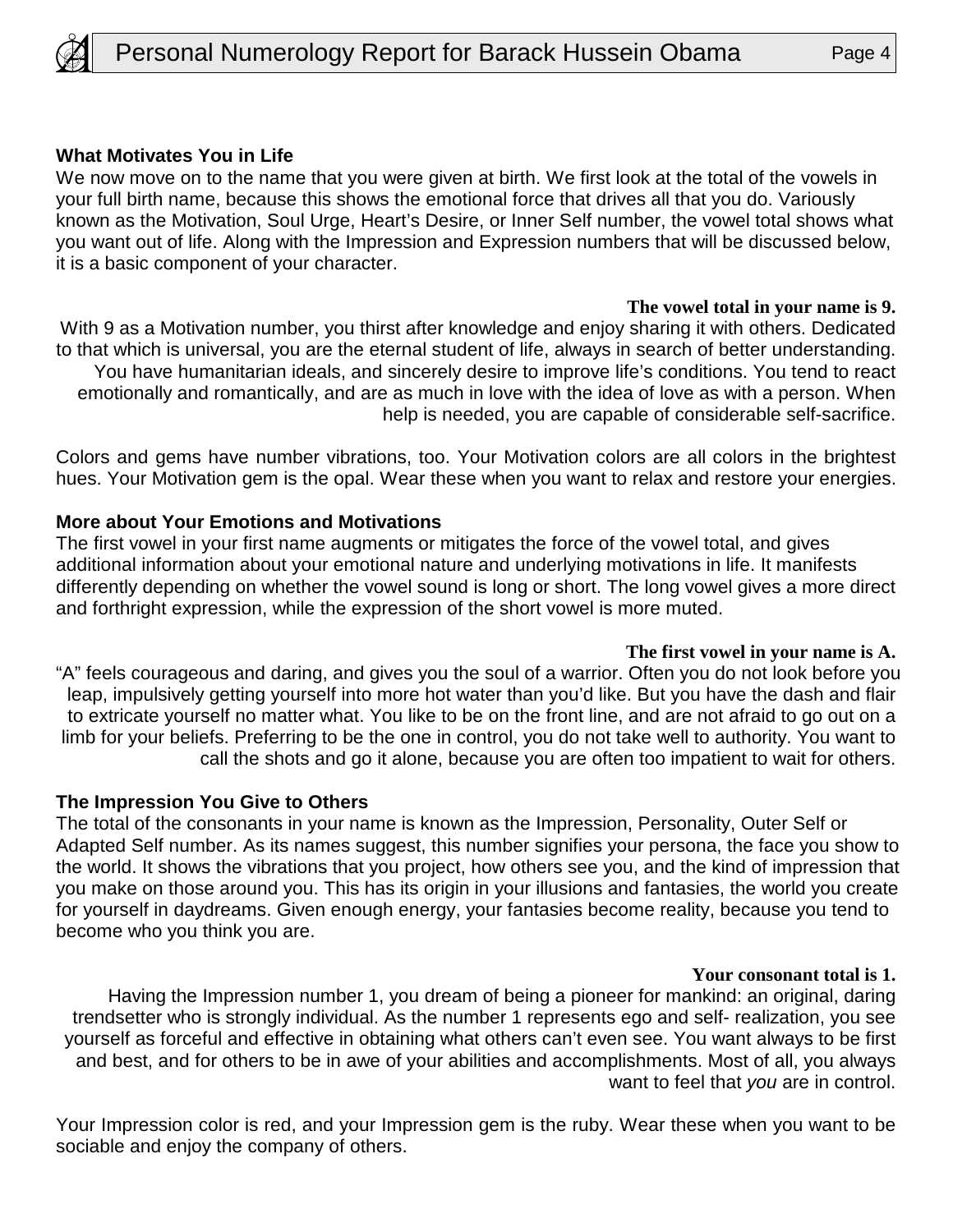

### **The Way You Express Yourself**

The total of all the letters in your full name is variously called the Expression, Mission or Life Purpose number. Composed of both the vowels and the consonants, it represents the blending of your inner and outer selves. It thus shows the natural expression of your goals and desires: what you do best, and, by extension, your talents and career potential. It also indicates how you deal with the outside world: your style of solving problems, getting things done, and negotiating with others to attain what you would consider success.

#### **Your name total is 1.**

The Expression number 1 makes you tend to be a strong individualist, both self-reliant and dependable. A natural leader, you're at your best when in charge. You're capable in almost any business or art form, and your possibilities are unlimited when you can do your own thing. Directness is one of your great strengths, but do not let your ego and impatience get in the way of your effectiveness. Also, take care that your mind does not run ahead of your ability to implement your ideas.

When you want to be businesslike, try wearing red as your Expression color and the ruby as your Expression gem.

#### **Careers Offering the Best Self-Expression**

With 1 as your Expression number, consider these kinds of jobs:

**The Boss:** director, manager or owner of a business; advertising executive, department head, buyer, editor, contractor.

**On Stage:** musician, actor, salesman, guide, promoter, politician.

**Service:** internist, psychiatrist, analyst, inspector, lawyer, repairperson, telephone operator.

**Just You:** architect, pilot, explorer, farmer, inventor, writer, designer, illustrator, geographer.

**Best Bet:** be the boss or work alone.

#### **The Power You Can Achieve in Maturity**

The total of the day, month and year of your birth and your full name at birth is known variously as the Power, Maturity, Reality, Real Self, Final Opportunity, Destiny or Goal Power number. A summation of both your name and your birthdate, this number shows how the two principal streams of energy converge to fulfill the purposes of your true self. The Power number is of great significance because it gives a clue as to what your ultimate life purpose might be.

This vibration usually becomes manifest only in the later part of your life. In the first half of life it tends to exist only as a potential. In these earlier years you live through many experiences that temper and define your character and aptitudes. Not until the age of 35 or 40 do most people live through enough life events to find their life purpose and develop it to the point where it becomes their main focus and direction. It is then that fulfillment comes. But this is usually achieved only after many false starts, and years of struggling to gain self-knowledge.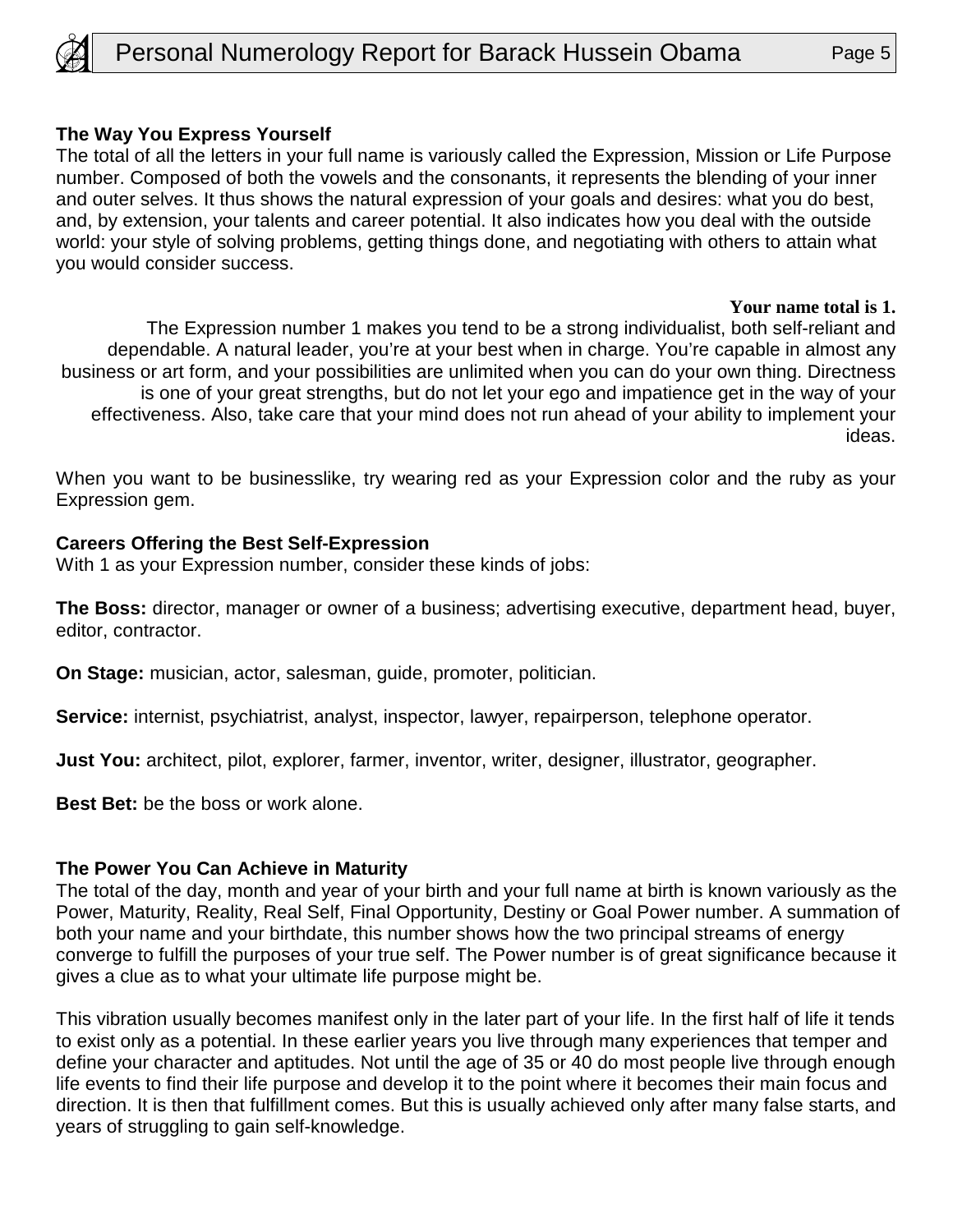

Finding your right place in life is gratifying. If you have not pushed through to this achievement, you can be dissatisfied and unhappy. You may feel at loose ends, without direction, rudderless and ill at ease. But if you have lived your life in accord with the purpose that was meant to be fulfilled in this life, you will find contentment and peace of mind.

What follows is the mature expression of your Power number. Mature development is not about living out someone else's idea of what you should be. It has more to do with honoring your own way of being in the world and moving from your own center. It is about trusting the process of unfoldment that exists within each of us and making this your guiding principle.

#### **The total of your name and birthdate is 3.**

A Power number of 3 signifies a life in pursuit of beauty, love, pleasure, and self- expression. Three is the archetype of the Performer. Talented, imaginative and with a genius for the spoken word, threes must have an outlet for their energy and creativity. Expressing themselves is a necessity. They love being in the spotlight and thrive on the attention they receive when they do something noteworthy.

Threes attract situations that demand vibrancy and cordiality. There is a restlessness in their nature and a need to remain occupied and involved. With their positive, optimistic outlook, these are the upbeat people who are sought after because of their joyful, fun- loving style. Good-natured, witty and the life of any party, threes have an eye for what is stylish and "in." Sociable and friendly, they are bright and breezy, adding color and vigor to the world.



#### **Tarot Key 3: The Empress**

To gain further insights about your Power number, it can help to look at the Tarot trump that corresponds to it. In your case, this is the Empress. Great with child, she wields her scepter amidst the lush bounty of a garden. The matriarch, she symbolizes nature's powers of creation. Her domain includes fertility, productivity, creative talent, love, pleasure, happiness and luck.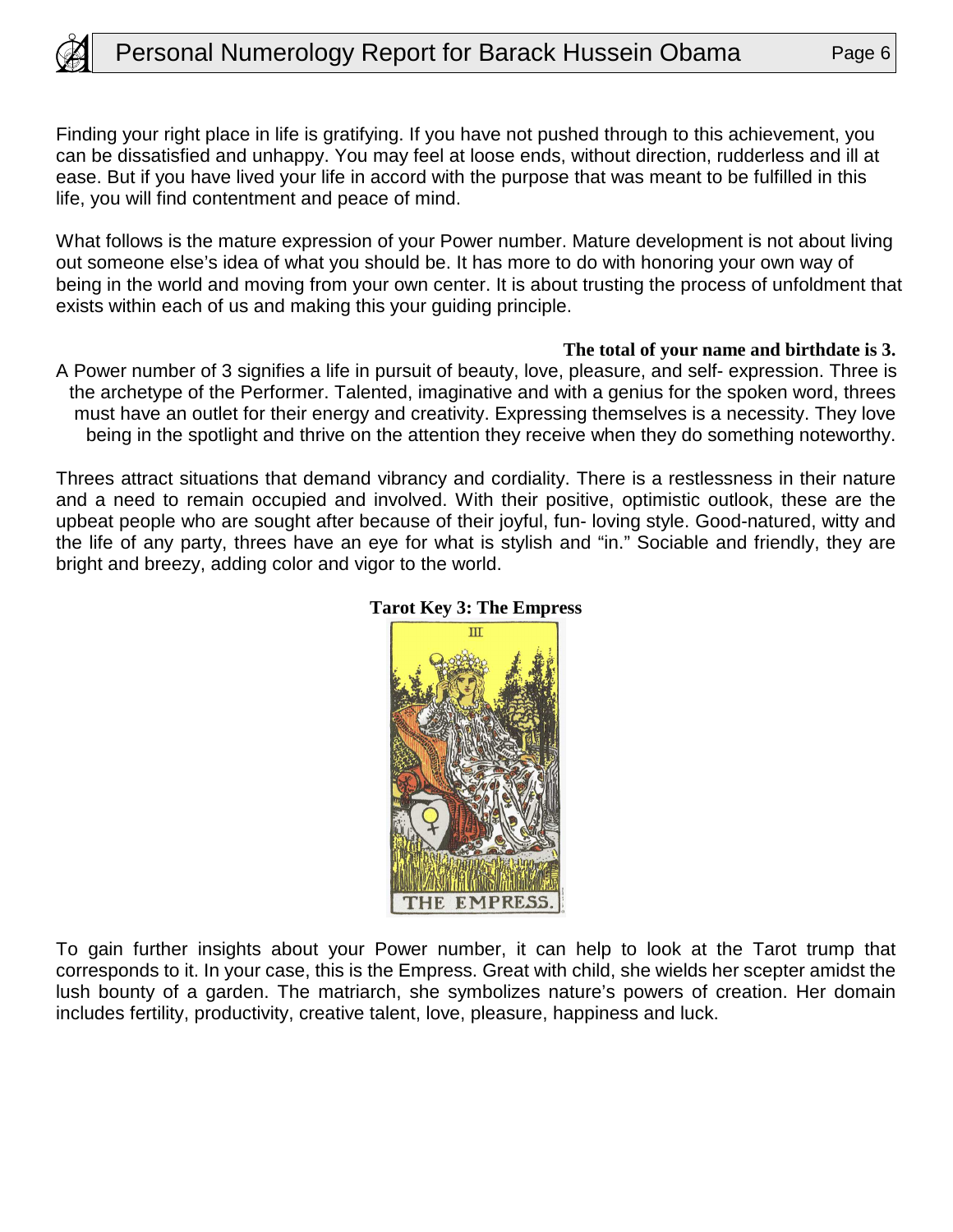

#### **Your Karmic Lessons**

Karma numbers are digits that are completely missing in the letters of your name as given at birth. Most people have one or more Karma numbers. These missing digits serve as a guide to the areas of your life and personality that may be lacking. Such areas will benefit from special attention. If you ignore these blind spots, life can have a painful way of making you notice them. This, however, can eventually spur you forward on the path to wisdom. When you develop yourself in these areas, you will feel much more whole and complete.

#### **The number 7 is missing in your name.**

With a Karma number of 7, it's possible that you have many fears and anxieties. You will find that the path out of your worry is to develop your intellect and spirituality.

#### **Your Subconscious Response**

Your Subconscious Response is related to how many Karma numbers you have. It shows the way you tend to react in emergencies, when you have no time to consult your intellect.

### **Your Subconscious Response number is 8.**

When the going gets rough, you generally take charge of the situation in a calm and businesslike manner. You keep in control with a practical plan of action that is both well- organized and expedient.

#### **Your Youth, Maturity and Later Years**

So far, we've discussed the number vibrations that stay with you throughout your life. Now we move on to the three major periods of your life as shown by your Life Cycle numbers. These are derived from reducing the digits in your month, day and year of birth. The sum of the month digits describes the first period; the day, the second period; and the year, the third period.

#### **Your First Life Cycle starts at birth and lasts until age 26.**

#### **Its number is 8.**

The 8 vibration is a great deal of power for youth to handle. You will be drawn to mastering the material aspects of life early, leading and directing others and possibly amassing a certain amount of power and money at an early age. Because you may not yet have had the chance to develop empathy, when pursuing your own goals you may tend to disregard the rights and feelings of others. Lacking life experience, you may need guidance in order to develop good judgment, especially about money.

During the First Life Cycle, your Life Path number and your First Minor Challenge number are also especially important influences.

#### **Your Second Life Cycle starts at age 26 and lasts until age 53.**

#### **Its number is 4.**

The middle of your life will be very productive if you allow the work ethic to reign. Be conscientious, disciplined and well organized, because this is your best time to build solid foundations for the future. Though your life may sometimes seem tedious during this period, it will also be effective. Your joy will come through earthy pleasures and through establishing a solid base of operations at home and in your career.

During this Life Cycle or the next, your Power number generally begins to manifest.

**Your Third Life Cycle starts at age 53 and lasts until death.**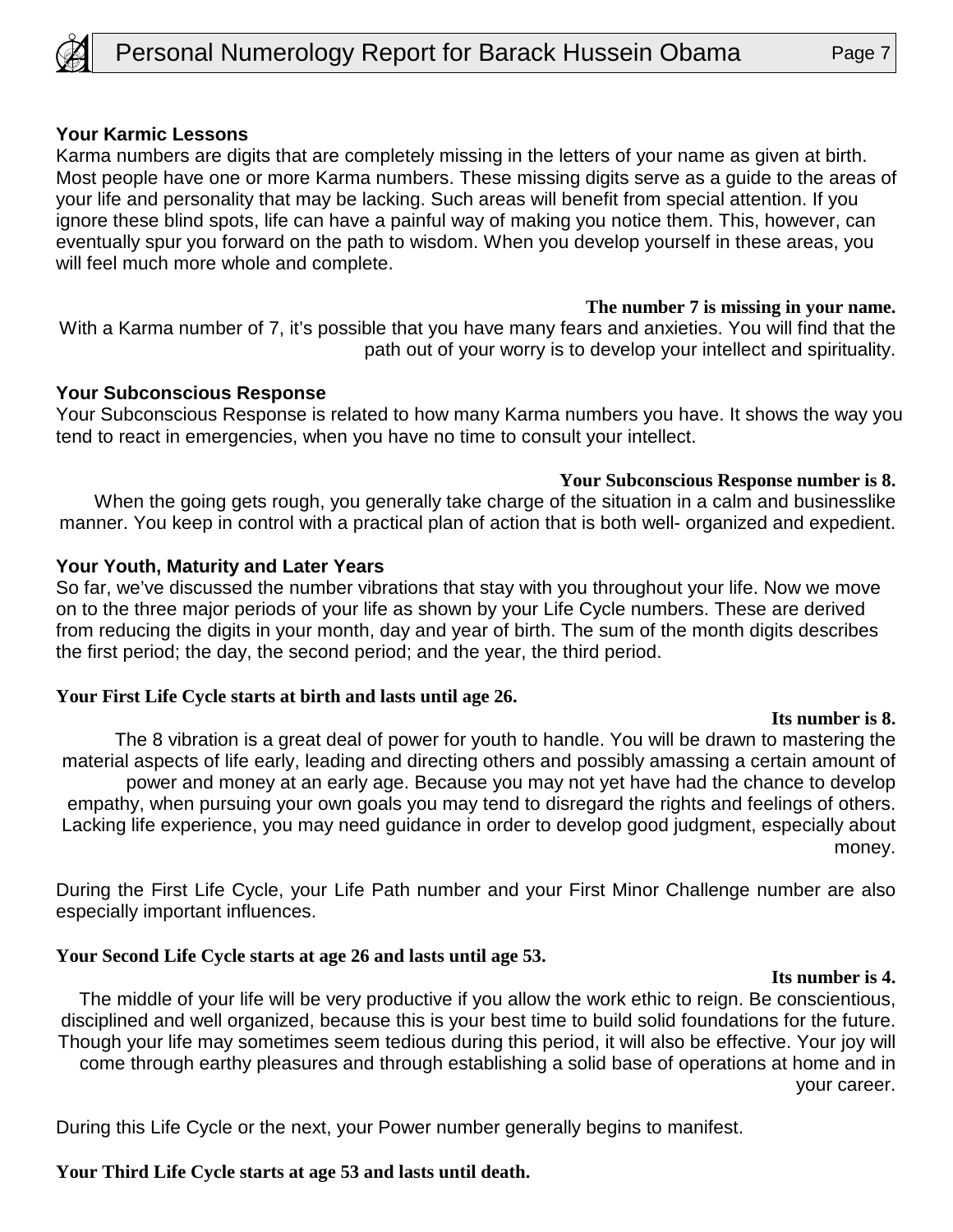#### **Its number is 8.**

Never think of "retirement"! For you, later life is a great time for directing projects and achieving ambitious goals. This can be a time of success, and you will have the power to get things done. Your considerable energy will be best used in organizing others. With the promise of solid accomplishment and material gain, you'll be active to the end.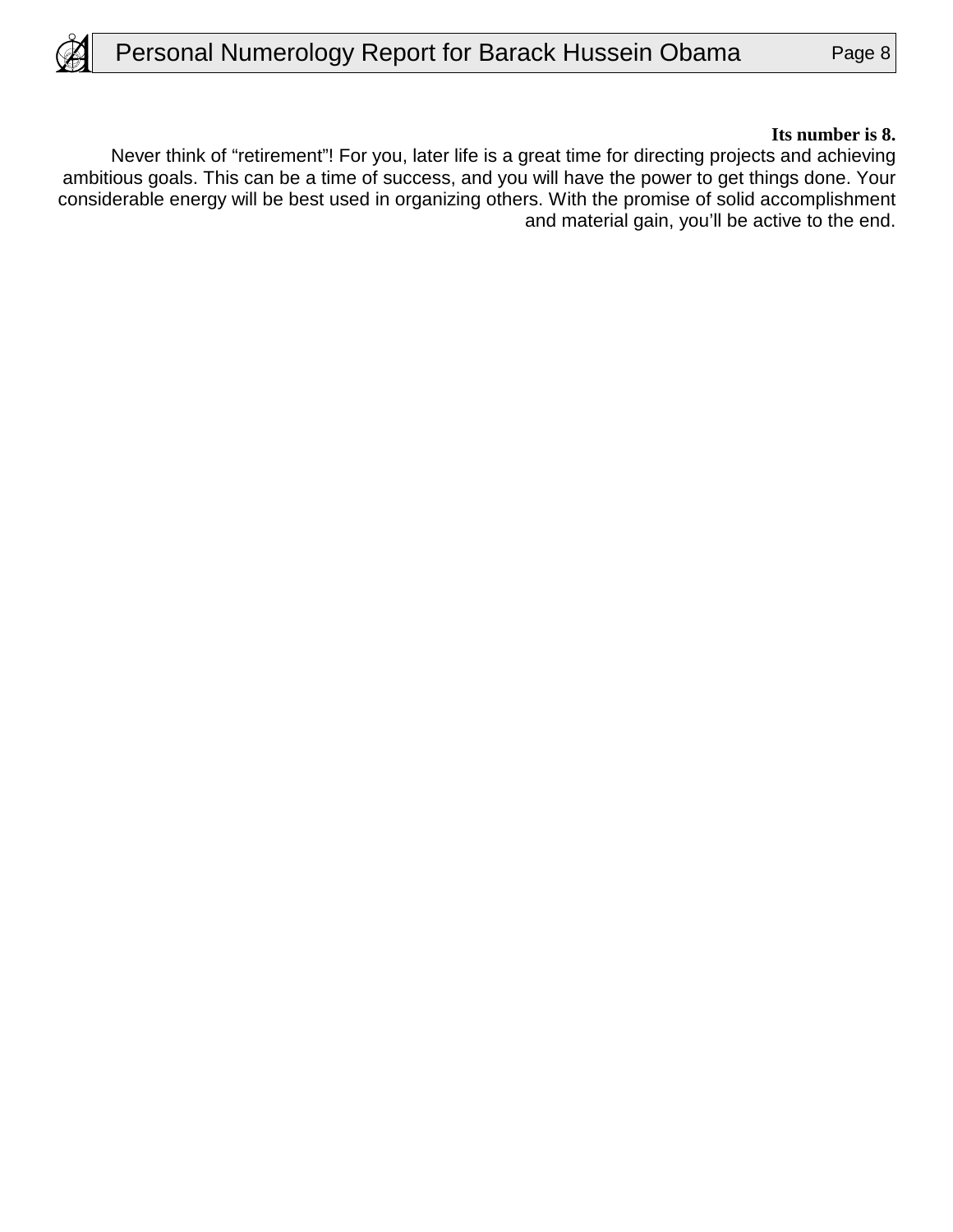

#### **Major Decision or Turning Points in Your Life**

Your Turning Points or Pinnacles are also derived from your full birthdate. Each of them defines a period in your life and the special issues that you will face during that period. As their name suggests, Turning Points show points of choice where you need to make decisions. Besides showing the issues at stake, the Turning Point number indicates the choice that will be best for you. Turning Points are like tests that you must pass before proceeding forward. The happiness that you feel in a given Turning Point period depends on the choices you've made and the skills you've developed when faced with the previous Turning Point.

#### **Your First Turning Point starts at birth and lasts until age 34.**

This youthful Turning Point offers a chance to expand socially and artistically. Learn now to be cheerful and creative. To make the most of your creative potential, you will need to learn to apply yourself steadily and not scatter your energies. You may then have a chance to bask in the limelight and enjoy the applause.

#### **Your Second Turning Point starts at age 35 and lasts until age 44.**

The next nine years of your life will test your ability to expand both socially and artistically. It is a time to learn how to be cheerful and friendly, and to develop your ability to create. You may have the opportunity to write, speak publicly, or in other ways to use your mind and be on-stage. Develop your feelings and imagination, and be prepared for prosperity.

#### **Your Third Turning Point starts at age 45 and lasts until age 54.**

This 6 vibration in the prime of your life brings a choice about how you will bear heavy responsibilities, and whether you will let them beat you down or bring you the happiness that comes from helping others. It may also be a time when you are called to make a nest that is a true haven for you, your family and friends.

#### **Your Fourth Turning Point starts at age 55 and lasts until death.**

#### **Its number is 7.**

The last period of your life is a natural time to draw back from the world as the 7 vibration demands. It is a time to go inward, assimilate all that has gone before, and renew your acquaintance with a higher power. Just make sure that you do not turn inward to excess. At a time in life when friends drop away, you need to spend some time cultivating the acquaintances and dear ones that you still have. This is not a great time for partnerships, but it is a wonderful time for going back to school and making acquaintances who share your mental interests.

#### **The Challenges You Will Meet**

Everyone is born with special lessons to be learned. Again, your full birth date has inherent in it two Minor Challenges that are usually presented to you earlier in life, and a Major Challenge that is lifelong but which you will probably get to master only later in life.

#### **Its number is 3.**

#### **Its number is 3.**

#### **Its number is 6.**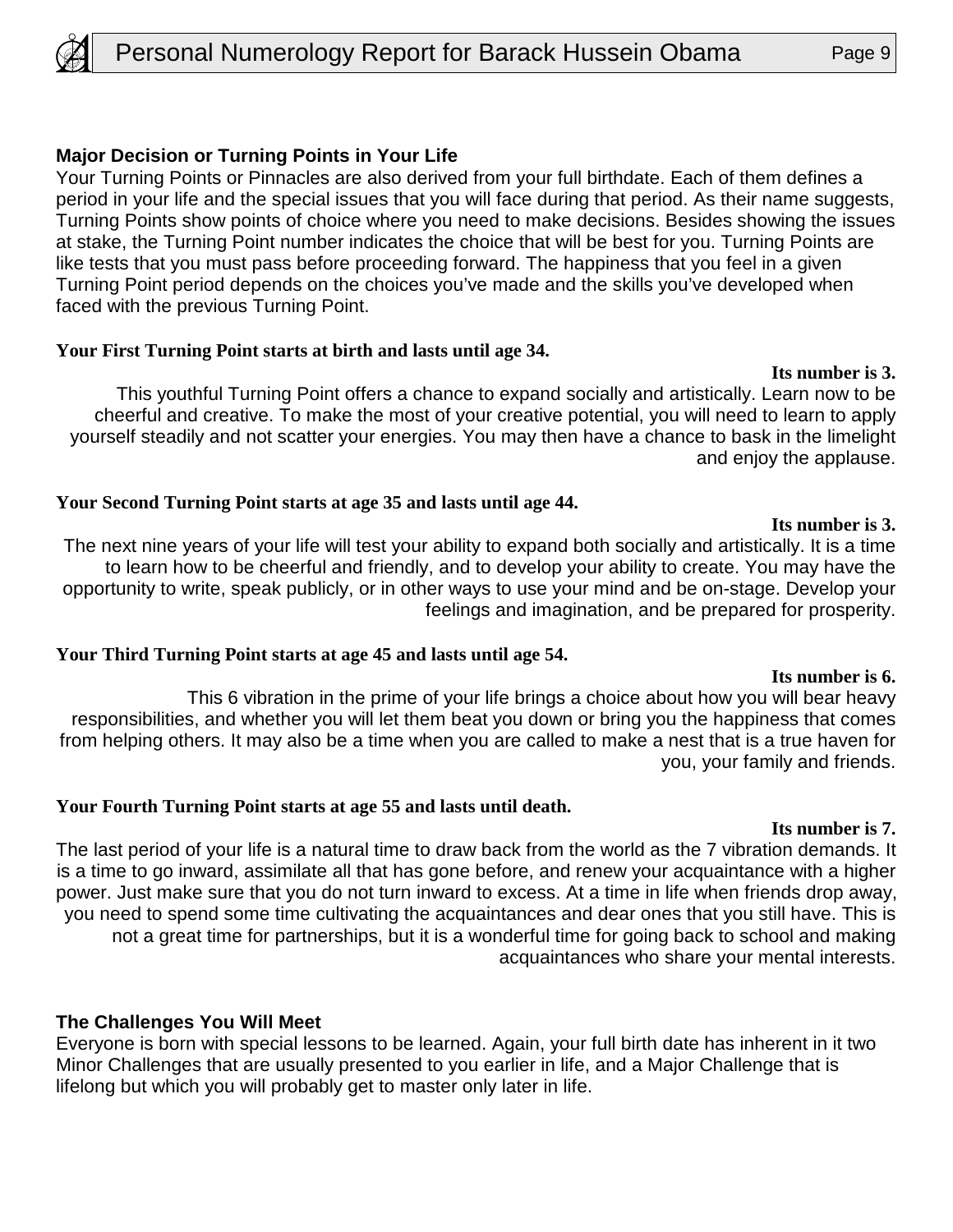Challenges may at first present themselves to you as external obstacles to your progress, but they arise from the deficiencies that you are born with, parts that are lacking or underdeveloped. Once you can determine exactly what the weak link is, you can make a conscious effort to strengthen that trait within yourself. This takes willpower and may sometimes feel as if you are going against the grain, but it pays off abundantly in terms of progress and success in life. As you tackle each challenge, your fears are pushed back, your scope enlarges, and you feel more comfortable in the world.

#### **Your First Minor Challenge number is 4.**

The First Minor Challenge usually crops up early in life. When its number is 4, you will need to learn how to work effectively before you can do much else in the world. In youth, the lesson is usually to learn to settle down and concentrate. Later on, it is often to avoid becoming a "grind" and letting work take over your whole life. The challenge, anyway, is to give work its proper place, and learn a balance between work and play.

#### **Your Second Minor Challenge number is 4.**

The Second Minor Challenge is about aspects of your character that you need to work on during your Second Life Cycle, from about ages 35 to 62. With a Challenge of 4 in mid- life, you may find become a workaholic to a degree where it squeezes out all the joy of living. If so, you need to put work into its proper place and realize some proportion in your life. Life your eyes up, schedule time for fun, and remember that the real point is life itself, with all its juice and joy. If, on the other hand, you have not yet learned to apply yourself, now is the time to buckle down and do so. Whatever the job at hand is, get to it at once, be attentive to the details without getting hung up on them, and finish quickly so that you can then relax and enjoy.

#### **Your Major Challenge number is 0.**

You face your Major Challenge throughout life. Most likely, however, you will find yourself needing to do the most work on it during your Third Life Cycle, after the lesser challenges have been met. A zero Challenge number presents no particular challenge, and so it gives you a choice of what to work on. You may be tempted to coast through life, but if you choose instead to work on any problems in your character, you can become truly great. You are evolved enough to be conscious of whatever shortcomings you have, and to deal with them one at a time. Becoming the kind of person you know you could be is the most difficult of challenges, but you are eminently capable of meeting it.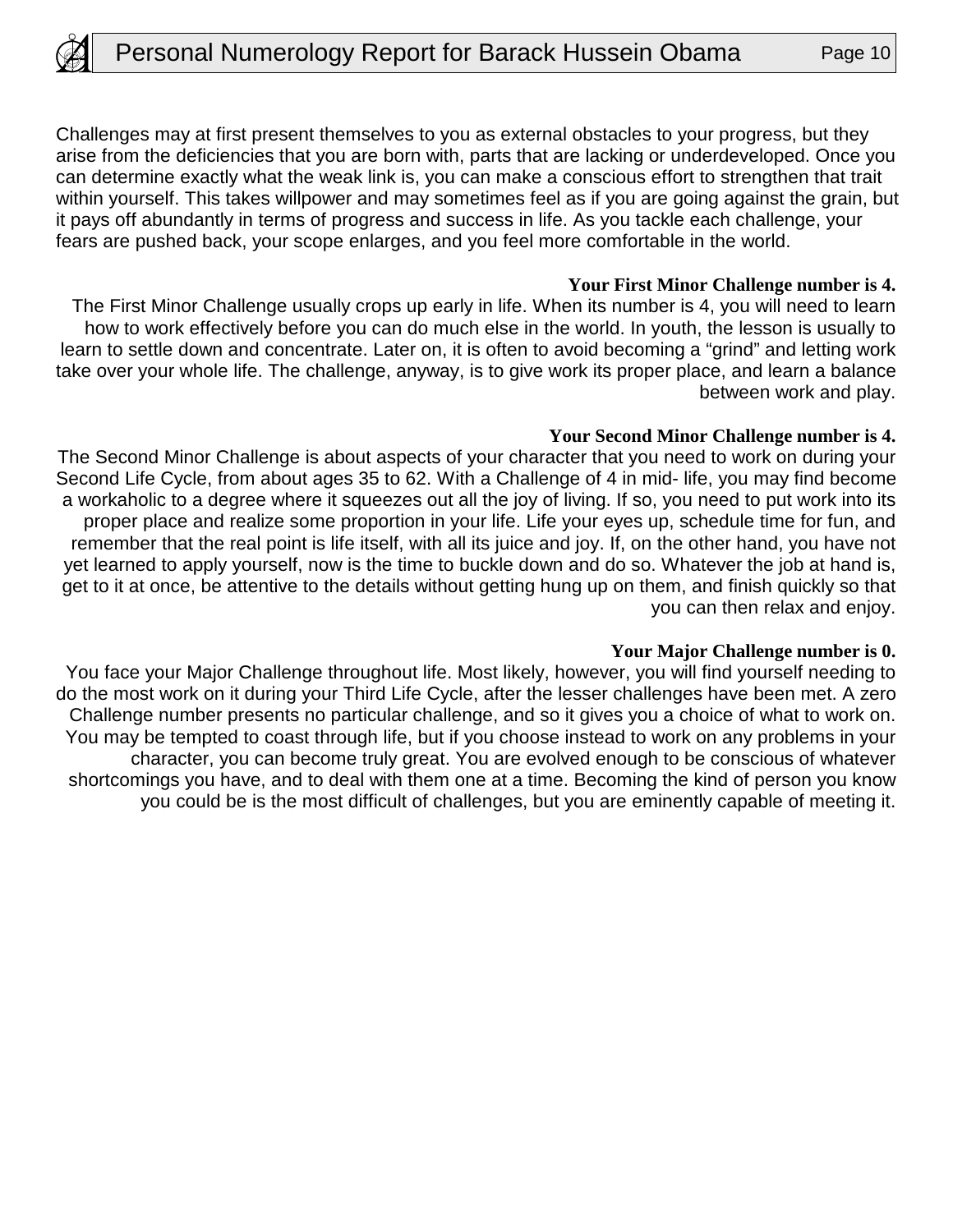

#### **Your Best Activities for the Year**

Your Personal Year number combines your birth month and day with the current year. Personal Year numbers go in a recurring nine-year cycle of development. Each time you go around the cycle you have a chance to do things with added wisdom and skill. Keeping your activities in tune with your current year vibration can make your existence more harmonious and keep your unfoldment upon its intended track.

Some numerologists believe that the new personal year number begins on January 1st of the new year. Others believe that it doesn't change until your birthday on that year, so that up until your birthday you would be using the personal year number for the preceding calendar year.

#### **Your Personal Year number beginning on Aug 4 2010 is 15/6**

In this 6 Personal Year, relationships will be a major focus and you may need to make some adjustments in this area of your life. Money and jobs are not likely to be a problem, and your energies now best directed toward home, family and friends. It is time really to take responsibility for those about whom you care. If your responsibilities toward others become heavy this year, remember that meeting them wholeheartedly can add immense emotional richness to your life. So, for now, put career demands and a desire for self- assertion and self-expression on the back burner. Concentrate on creating a loving home life and possibly also on making your physical home more comfortable and pleasing. In all ways, it is time to seek harmony and balance in your relationships and personal life. The keyword to remember this year is Harmonize.

#### **Your Personal Year number beginning on Aug 4 2011 is 16/7**

In a 7 Personal Year the tide once more turns inward. More than at any other time during the nine-year cycle, you will require time alone. This is especially true if you are an introverted type to begin with, but even extroverts will be somewhat less enthusiastic about mixing with others. The energy this year is just not right for gadabouting or for dealing with practical matters in the outside world. You'll want to retreat from the hubbub of life in the fast lane and perhaps study or meditate. This year is a time of pause when you go into the deepest parts of yourself and integrate all that has come before. If you feel depressed, it may be because your energy has gone below the surface, where it is busily gestating something new. Don't despair, and don't feel you should be cheerful and outgoing right now. Respect this part of the cycle. Ride it out fully, and it will pass, leaving you with renewed inner riches. Let your inward journey take you to where you are now supposed to be in the unfoldment process of your life. This is a year for re-discovering your spiritual resources. Its watchwords are Retreat and Reflect.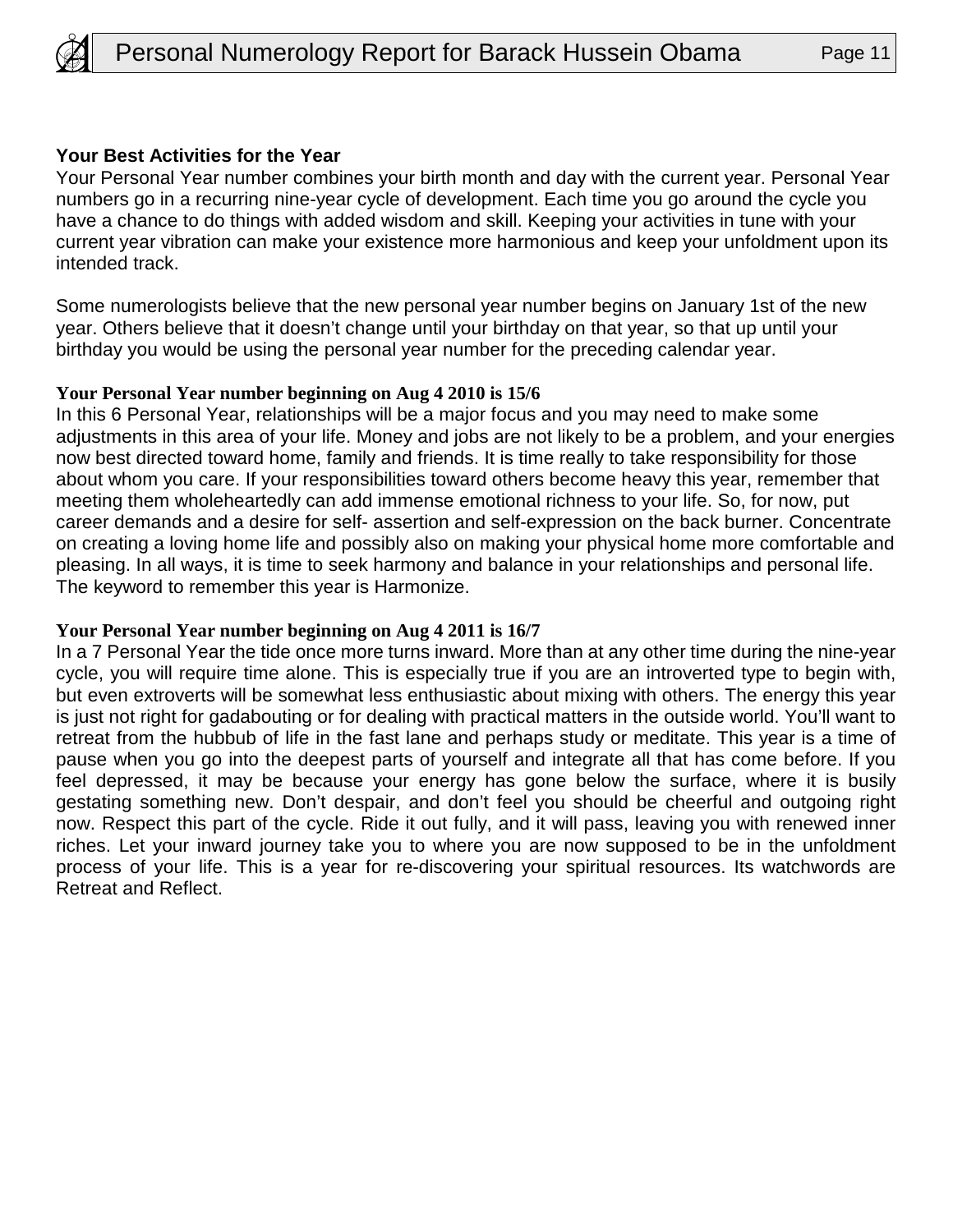

### **Personal Month Numbers**

Within the year, each month has its own vibration. Your current Personal Month numbers are:

Aug. 2010: Your Personal Month number is 5 Try these lucky numbers 7 27 5 6 15 26 Sep. 2010: Your Personal Month number is 6Try these lucky numbers 8 28 6 7 16 27 Oct. 2010: Your Personal Month number is 7 Try these lucky numbers 9 29 7 8 17 28 Nov. 2010: Your Personal Month number is 8 Try these lucky numbers 10 30 8 9 29 27 Dec. 2010: Your Personal Month number is 9 Try these lucky numbers 11 31 9 10 30 28 Jan. 2011: Your Personal Month number is 7 Try these lucky numbers 45 20 43 8 19 17 Feb. 2011: Your Personal Month number is 8 Try these lucky numbers 46 21 44 9 20 18 Mar. 2011: Your Personal Month number is 9Try these lucky numbers 47 22 45 10 21 19 Apr. 2011: Your Personal Month number is 1 Try these lucky numbers 48 23 46 11 22 20 May 2011: Your Personal Month number is 2 Try these lucky numbers 49 24 47 12 23 21 June 2011: Your Personal Month number is 3 Try these lucky numbers 5 25 48 13 24 22 July 2011: Your Personal Month number is 22 Try these lucky numbers 6 26 49 14 25 23 Aug. 2011: Your Personal Month number is 6Try these lucky numbers 8 28 6 7 16 27 Sep. 2011: Your Personal Month number is 7 Try these lucky numbers 9 29 7 8 17 28 Oct. 2011: Your Personal Month number is 8 Try these lucky numbers 10 30 8 9 29 27 Nov. 2011: Your Personal Month number is 9Try these lucky numbers 11 31 9 10 30 28 Dec. 2011: Your Personal Month number is 1 Try these lucky numbers 12 32 10 11 31 29 Jan. 2012: Your Personal Month number is 8 Try these lucky numbers 46 21 44 9 20 18 Feb. 2012: Your Personal Month number is 9Try these lucky numbers 47 22 45 10 21 19 Mar. 2012: Your Personal Month number is 1 Try these lucky numbers 48 23 46 11 22 20 Apr. 2012: Your Personal Month number is 2Try these lucky numbers 49 24 47 12 23 21 May 2012: Your Personal Month number is 3 Try these lucky numbers 5 25 48 13 24 22 June 2012: Your Personal Month number is 22 Try these lucky numbers 6 26 49 14 25 23 July 2012: Your Personal Month number is 5 Try these lucky numbers 7 27 5 6 15 26

Interpretation of each month number:

- 1: Start a new project. You are in the spotlight this month.
- 2: Clear up the small details. Be kind to your friends.
- 3: A time to enjoy. Be creative; relax and socialize.
- 4: Organize your time, look to details, be serious and work hard.
- 5: Be enthusiastic; travel and try something new. You can sell anything!
- 6: Fix up the house, and spend all the time you can with family.
- 7: Be patient and wait. Read, meditate, and rethink your life.
- 8: Concentrate on finance and business. Good chances for success.
- 9: Forget yourself. Consider how you can be of service to others.

11: A special month, when you can operate at your creative best. Let your imagination work freely and be a source of inspiration to you.

22: Seldom does one have the power of this master number to realize plans and ambitions. Seize this month to accomplish your most far-reaching goals.

33: A month when you can have a rare power to uplift people's lives. Open yourself to be a channel for love.

44: Seize this time to make gifts of the spirit yield tangible results for others.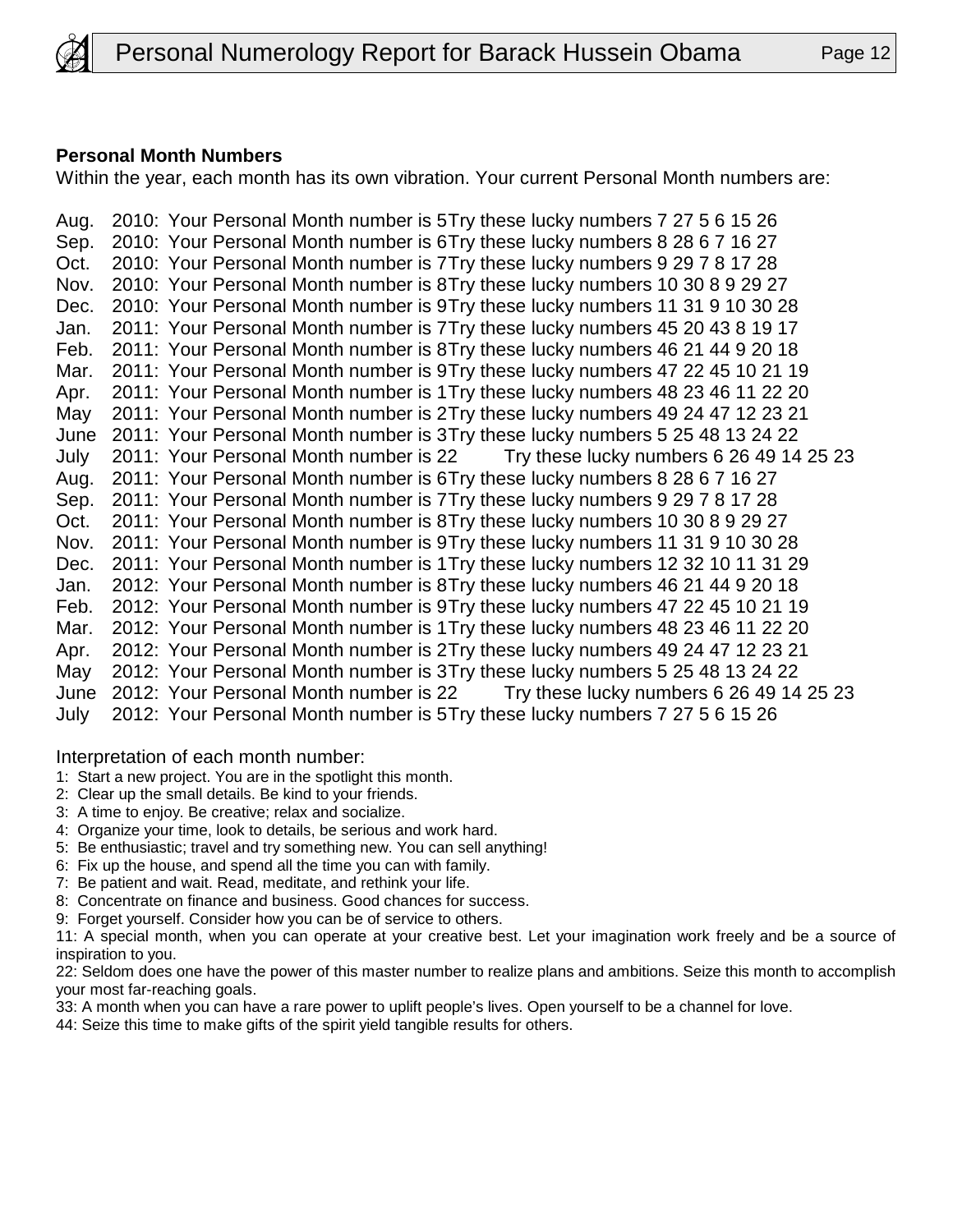

#### **Personal Day Numbers**

To determine each of your Personal Day numbers for the current year, find the day of the month at the left, and then find the number in the column for the month.

| 2010           | Aug.           | Sep. | Oct.         | Nov.           | Dec.           | Jan.           | Feb.                    | Mar.           | Apr.           | May            | June           | <b>July</b> |
|----------------|----------------|------|--------------|----------------|----------------|----------------|-------------------------|----------------|----------------|----------------|----------------|-------------|
| 1              | 5              | 7    | 8            | 9              |                | 8              | 9                       |                | 2              | 3              | 4              | 5           |
| $\overline{2}$ | 6              | 8    | 9            | 1              | 11             | 9              | 1                       | 11             | 3              | 4              | 5              | 6           |
| 3              | 7              | 9    | 1            | 11             | 3              | 1              | 11                      | 3              | 4              | 5              | 6              | 7           |
| 4              | 9              | 1    | 11           | 3              | 4              | 11             | 3                       | 4              | 5              | 6              | 7              | 8           |
| 5              |                | 11   | 3            | 4              | 5              | 3              | $\overline{\mathbf{4}}$ | 5              | 6              | $\overline{7}$ | 8              | 9           |
| 6              | 11             | 3    | 4            | 5              | 6              | 4              | 5                       | 6              | 7              | 8              | 9              | 1           |
| $\overline{7}$ | 3              | 4    | 5            | 6              | 7              | 5              | 6                       | 7              | 8              | 9              | 1              | 11          |
| 8              | 4              | 5    | 6            | 7              | 8              | 6              | $\overline{7}$          | 8              | 9              | 1              | 11             | 3           |
| 9              | 5              | 6    | 7            | 8              | 9              | 7              | 8                       | 9              | 1              | 11             | 3              | 4           |
| 10             | 6              | 7    | 8            | 9              | 1              | 8              | 9                       | 1              | 11             | 3              | 4              | 5           |
| 11             | 7              | 8    | 9            | 1              | $\overline{2}$ | 9              | 1                       | $\overline{c}$ | 3              | 4              | 5              | 33          |
| 12             | 8              | 9    | 1            | $\overline{c}$ | 3              | 1              | $\overline{2}$          | 3              | 4              | 5              | 6              | 7           |
| 13             | 9              | 1    | $\mathbf{2}$ | 3              | 22             | $\overline{2}$ | 3                       | 22             | 5              | 6              | 7              | 8           |
| 14             | 1              | 2    | 3            | 22             | 5              | 3              | 22                      | 5              | 6              | 7              | 8              | 9           |
| 15             | $\overline{2}$ | 3    | 22           | 5              | 6              | 22             | 5                       | 6              | 7              | 8              | 9              | 1           |
| 16             | 3              | 22   | 5            | 6              | 7              | 5              | 6                       | $\overline{7}$ | 8              | 9              | 1              | 11          |
| 17             | 22             | 5    | 6            | 7              | 8              | 6              | 7                       | 8              | 9              | 1              | $\overline{2}$ | 3           |
| 18             | 5              | 6    | 7            | 8              | 9              | 7              | 8                       | 9              | 1              | $\overline{2}$ | 3              | 4           |
| 19             | 6              | 7    | 8            | 9              | 1              | 8              | 9                       | 1              | $\overline{c}$ | 3              | 22             | 5           |
| 20             | 7              | 8    | 9            | 1              | 11             | 9              | 1                       | 11             | 3              | 22             | 5              | 6           |
| 21             | 8              | 9    | 1            | 11             | 3              | 1              | 11                      | 3              | 22             | 5              | 6              | 7           |
| 22             | 9              | 1    | 11           | 3              | 4              | 11             | 3                       | 4              | 5              | 6              | 7              | 44          |
| 23             | 1              | 11   | 3            | 4              | 5              | 3              | 4                       | 5              | 6              | 7              | 8              | 9           |
| 24             | 11             | 3    | 4            | 5              | 33             | 4              | 5                       | 33             | 7              | 8              | 9              | 1           |
| 25             | 3              | 4    | 5            | 33             | 7              | 5              | 33                      | 7              | 8              | 9              | 1              | 11          |
| 26             | 4              | 5    | 33           | 7              | 8              | 33             | 7                       | 8              | 9              | 1              | 11             | 3           |
| 27             | 5              | 33   | 7            | 8              | 9              | 7              | 8                       | 9              | 1              | 11             | 3              | 4           |
| 28             | 33             | 7    | 8            | 9              | 1              | 8              | 9                       | 1              | 11             | 3              | 4              | 5           |
| 29             | 7              | 8    | 9            | 1              | 11             | 9              |                         | 11             | 3              | 4              | 5              | 6           |
| 30             | 8              | 9    | 1            | 11             | 3              | 1              |                         | 3              | 4              | 5              | 33             | 7           |
| 31             | 9              |      | 11           |                | 4              | 11             |                         | 4              |                | 33             |                | 8           |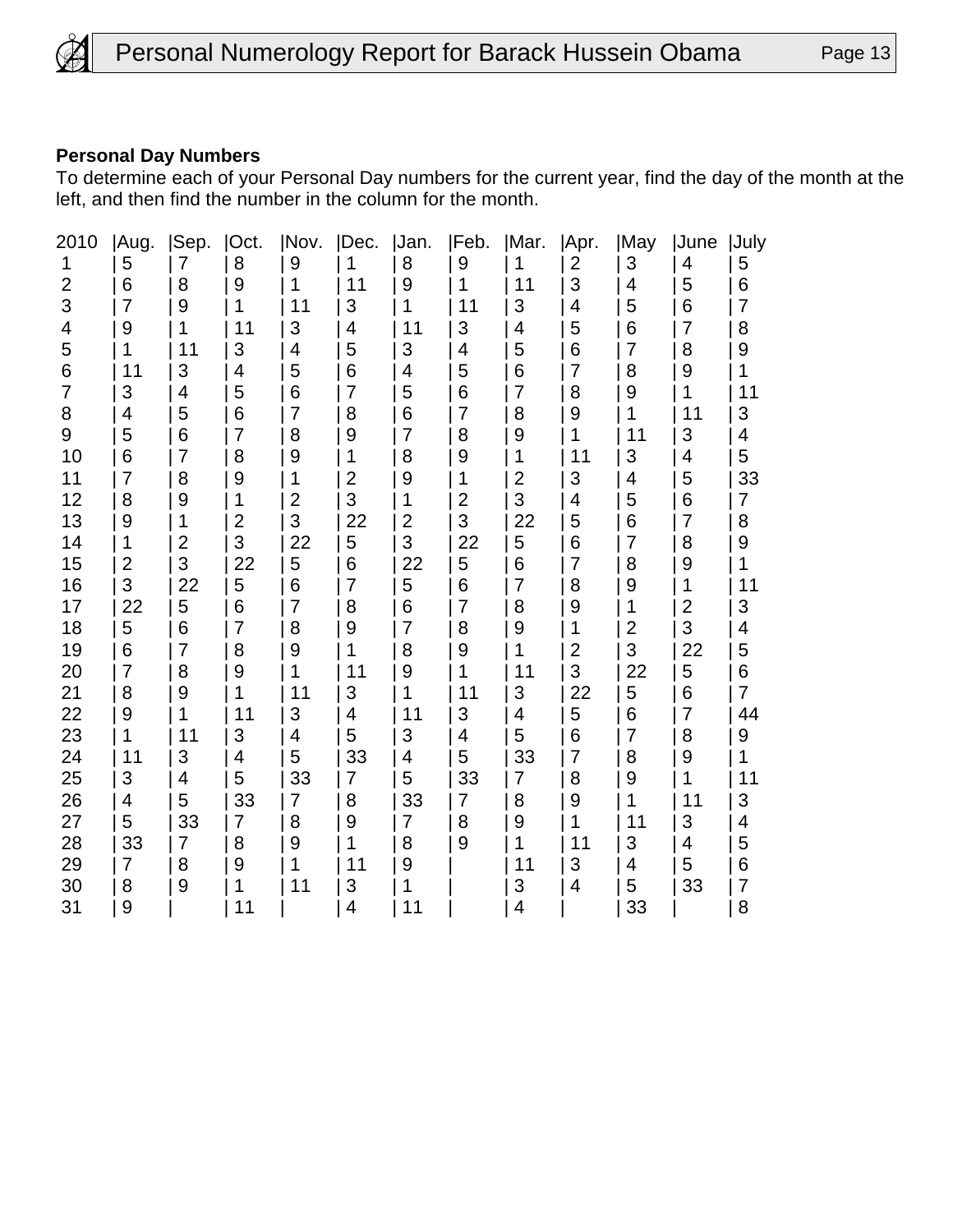### Personal Numerology Report for Barack Hussein Obama Page 14

| 2011           | Aug.           | Sep. | Oct.             | INov.          | Dec. | Jan.           | <b>IFeb.</b>   | Mar.           | Apr.           | May                     | <b>June</b> | <b>July</b>             |
|----------------|----------------|------|------------------|----------------|------|----------------|----------------|----------------|----------------|-------------------------|-------------|-------------------------|
| 1              | 6              | 8    | $\boldsymbol{9}$ | 1              | 2    | 9              |                | $\mathbf{2}$   | 3              | 4                       | 5           | 6                       |
| $\overline{2}$ | 7              | 9    | 1                | 11             | 3    | 1              | 11             | 3              | 4              | 5                       | 6           | 7                       |
| 3              | 8              | 1    | 11               | 3              | 4    | 11             | 3              | 4              | 5              | 6                       | 7           | 8                       |
| 4              | 1              | 11   | 3                | 4              | 5    | 3              | 4              | 5              | 6              | 7                       | 8           | 9                       |
| 5              | 11             | 3    | 4                | 5              | 6    | 4              | 5              | 6              | 7              | 8                       | 9           |                         |
| 6              | 3              | 4    | 5                | 6              | 7    | 5              | 6              | 7              | 8              | 9                       | 1           | 11                      |
| $\overline{7}$ | 4              | 5    | 6                | 7              | 8    | 6              | $\overline{7}$ | 8              | 9              | 1                       | 11          | 3                       |
| 8              | 5              | 6    | 7                | 8              | 9    | 7              | 8              | 9              | 1              | 11                      | 3           | 4                       |
| 9              | 6              | 7    | 8                | 9              |      | 8              | 9              | 1              | 11             | 3                       | 4           | 5                       |
| 10             | 7              | 8    | 9                | 1              | 11   | 9              | 1              | 11             | 3              | $\overline{\mathbf{4}}$ | 5           | 6                       |
| 11             | 8              | 9    | 1                | $\overline{2}$ | 3    | 1              | $\overline{2}$ | 3              | 4              | 5                       | 33          | 7                       |
| 12             | 9              | 1    | $\overline{2}$   | 3              | 4    | $\overline{2}$ | 3              | 4              | 5              | 6                       | 7           | 8                       |
| 13             | 1              | 2    | 3                | 22             | 5    | 3              | 22             | 5              | 6              | 7                       | 8           | 9                       |
| 14             | $\overline{2}$ | 3    | 22               | 5              | 6    | 22             | 5              | 6              | 7              | 8                       | 9           | 1                       |
| 15             | 3              | 22   | 5                | 6              | 7    | 5              | 6              | 7              | 8              | 9                       | 1           | $\overline{\mathbf{c}}$ |
| 16             | 22             | 5    | 6                | 7              | 8    | 6              | $\overline{7}$ | 8              | 9              | 1                       | 11          | 3                       |
| 17             | 5              | 6    | 7                | 8              | 9    | 7              | 8              | 9              | 1              | $\mathbf{2}$            | 3           | 22                      |
| 18             | 6              | 7    | 8                | 9              | 1    | 8              | 9              | 1              | $\overline{2}$ | 3                       | 4           | 5                       |
| 19             | $\overline{7}$ | 8    | 9                | 1              | 2    | 9              | 1              | $\overline{2}$ | 3              | 22                      | 5           | 6                       |
| 20             | 8              | 9    | 1                | 11             | 3    | 1              | 11             | 3              | 22             | 5                       | 6           | 7                       |
| 21             | 9              | 1    | 11               | 3              | 22   | 11             | 3              | 22             | 5              | 6                       | 7           | 8                       |
| 22             | 1              | 11   | 3                | 4              | 5    | 3              | 4              | 5              | 6              | 7                       | 44          | 9                       |
| 23             | 11             | 3    | 4                | 5              | 6    | 4              | 5              | 6              | 7              | 8                       | 9           | 1                       |
| 24             | 3              | 4    | 5                | 33             | 7    | 5              | 33             | 7              | 8              | 9                       | 1           | 11                      |
| 25             | 4              | 5    | 33               | 7              | 8    | 33             | 7              | 8              | 9              | 1                       | 11          | 3                       |
| 26             | 5              | 33   | 7                | 8              | 9    | 7              | 8              | 9              | 1              | 11                      | 3           | 4                       |
| 27             | 33             | 7    | 8                | 9              | 1    | 8              | 9              | 1              | 11             | 3                       | 4           | 5                       |
| 28             | 7              | 8    | 9                | 1              | 11   | 9              | 1              | 11             | 3              | 4                       | 5           | 33                      |
| 29             | 8              | 9    | 1                | 11             | 3    | 1              | 11             | 3              | 4              | 5                       | 6           | 7                       |
| 30             | 9              | 1    | 11               | 3              | 4    | 11             |                | 4              | 5              | 33                      | 7           | 8                       |
| 31             | 1              |      | 3                |                | 5    | 3              |                | 5              |                | 7                       |             | 9                       |

1: Best day to start something. Good for promoting yourself.

2: Try especially hard to be agreeable and to get along with others.

3: Be cheerful; be creative; buy something nice. Spoil yourself!

4: Do something constructive. Make a schedule and stick to it.

5: Get out there and do something you've been dreaming of doing.

6: A cozy kind of day best spent with the family and at home.

7: Spend time alone, and read a book. A day to sort out problems.

8: A day for business and finance. Keep cool and in control.

9: Finish up old business, and don't start anything new.

11: Forget practicalities. A great day to communicate your ideas.

22: A truly special day! Now you can go for the results for which you have long planned and schemed.

33: A blessed day for feeling in touch with that which is higher and greater than yourself.

44: Seize this day to do something that has lasting value for the world.